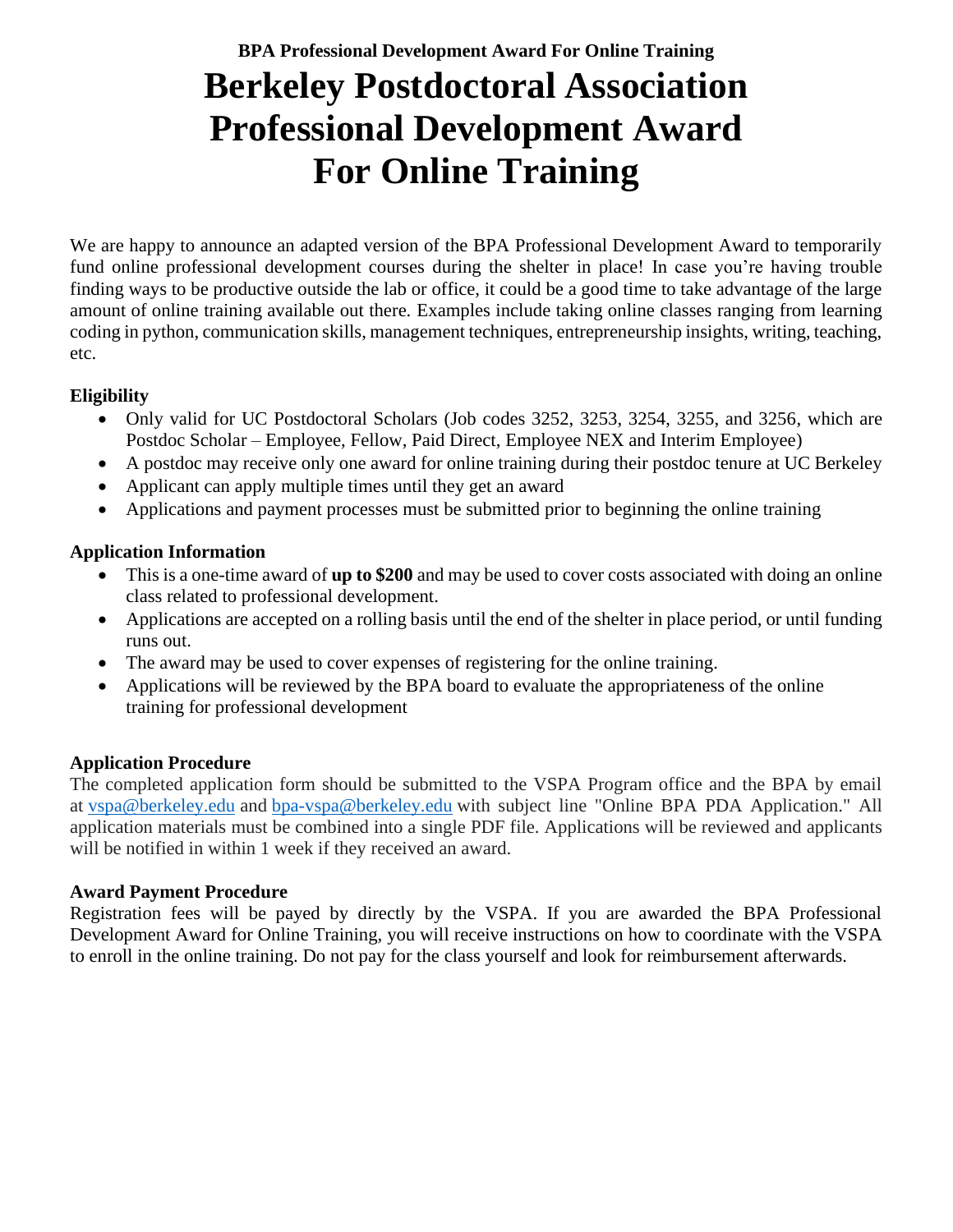#### **BPA Professional Development Award For Online Training**

| Name of the online class:                                                                                                                                                 |  |
|---------------------------------------------------------------------------------------------------------------------------------------------------------------------------|--|
|                                                                                                                                                                           |  |
|                                                                                                                                                                           |  |
| Registration fee: $\mathcal{S}_{\text{max}}$ Other fees (explain): $\mathcal{S}_{\text{max}}$ (explain): $\mathcal{S}_{\text{max}}$ (explain): $\mathcal{S}_{\text{max}}$ |  |
| Have you received the BPA Professional Development award in the past?                                                                                                     |  |
| Total Funds Requested (up to \$200.00): \$                                                                                                                                |  |

Please describe in the textbox below your reasons for wanting to carry out this online training and how it is going to contribute to your professional development. (200 words maximum)

Optional: Please describe your contributions to the UC Berkeley postdoc community, if any. (100 words maximum)

\*\*\*\*\*\*\*\*\*\*\*\*\*\*\*\*\*\*\*\*\*\*\*\*\*\*\*\*For VSPA Program Use Only\*\*\*\*\*\*\*\*\*\*\*\*\*\*\*\*\*\*\*\*\*\*\*\*\*\*\*

| <b>Amount Requested   Amount Awarded</b> |  |
|------------------------------------------|--|
|                                          |  |